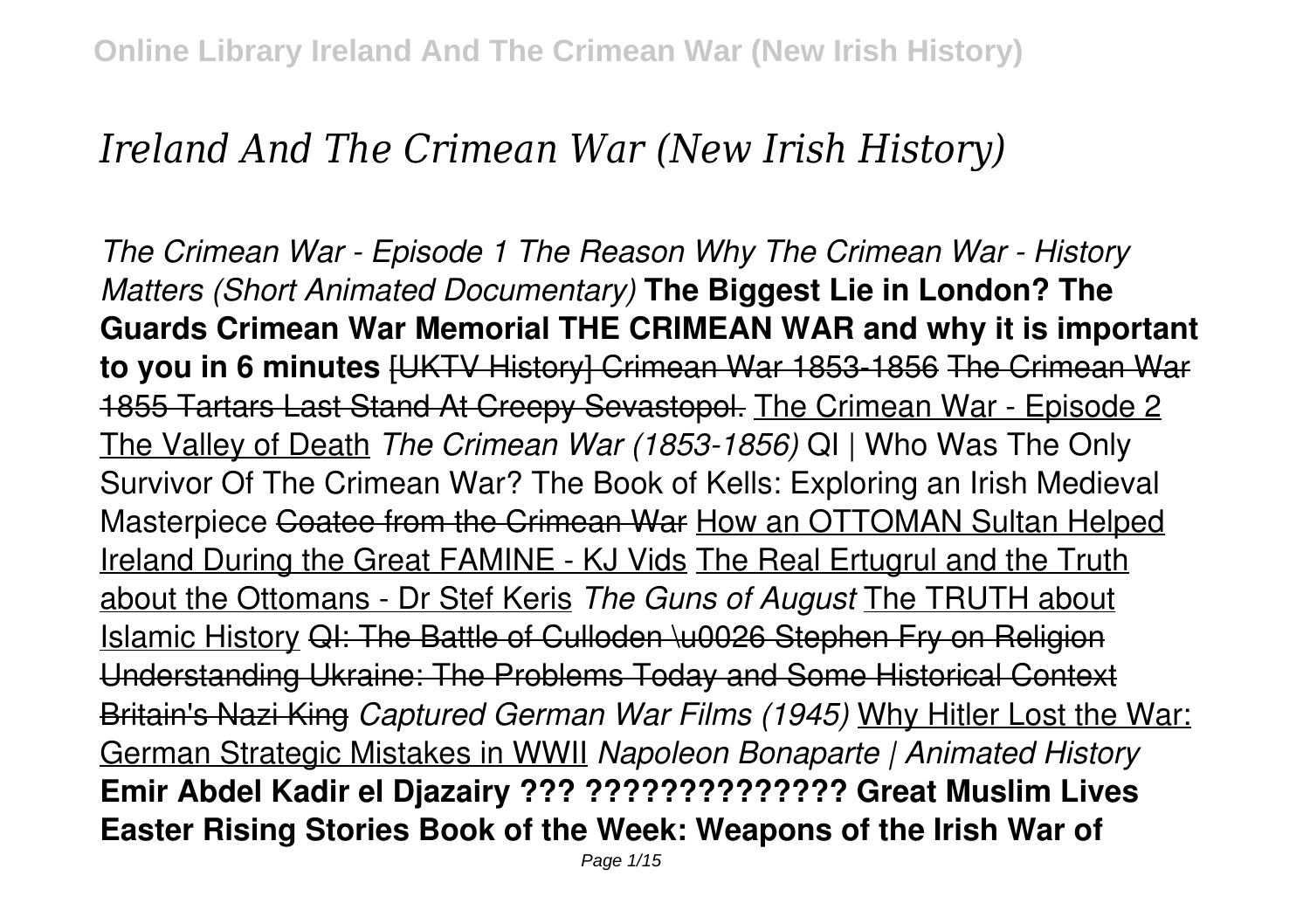**Independence** *The Crimean War - Episode 3 War and Peace Crimean War | 3 Minute History What If Russia Won The Crimean War? | Alternate History* **Crimean War Part 1 | Animated History** *The Eastern Question, the Crimean War, Lessons for Today* Books That Celebrate Doctors and Nurses | #BookBreak 18th Century Warfare: Crash Course European History #20 Ireland And The Crimean War

Ireland and the Crimean War 1854-6. The 50th Foot, the first to leave for the Crimea, marching through Kingstown (Díºn Laoghaire) on their way to board the troopship Cumbria on 24 February 1854. (Illustrated London News, 4 March 1854) In the light of recent events in Palestine, it is interesting to note that a dispute over the control of the Church of the Nativity in Bethlehem was one of the immediate causes of the Crimean War of 1854–6.

## Ireland and the Crimean War 1854-6 - History Ireland

Reference is made to the work of the Irish war-correspondents, the most important of whom was William Howard Russell. The reaction of the Irish public to war is also examined. It is shown that the war was followed with keen interest in Ireland The public support for the troops leaving Ireland, and the enthusiastic tone of surviving Crimean ballads, would suggest that the Irish people supported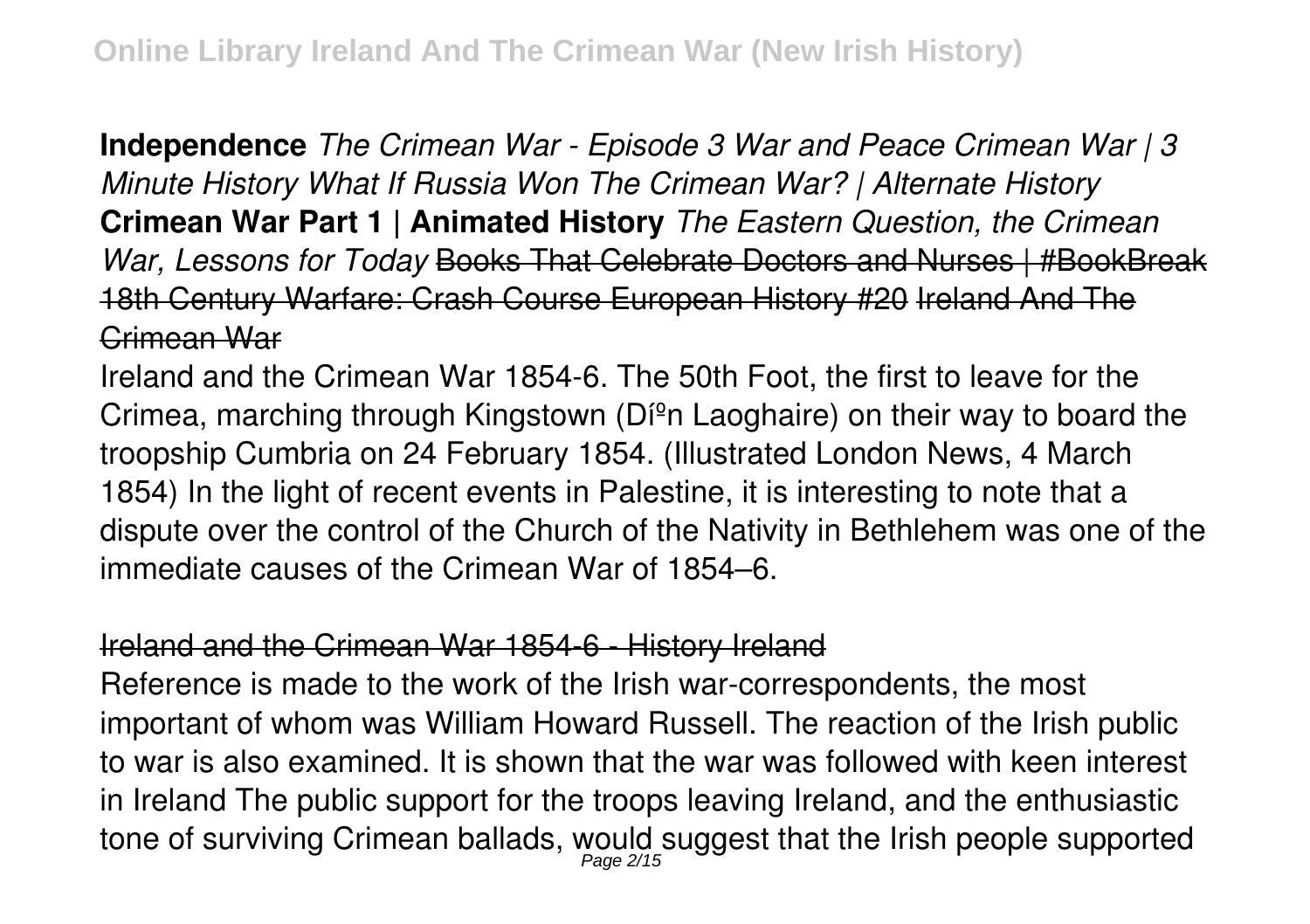the war.

## Ireland and the Crimean War (New Irish history): Amazon.co ...

The Crimean war was, in many ways, the first 'modern' war and it foreshadowed later events in the trenches of World War I. First published in 2002 and now available in paperback, this is the first book to assess all levels of Irish involvement in the Crimean war.

# Ireland and the Crimean War: Amazon.co.uk: Murphy, David ... December 2014. 272pp. In 1854 four of the major powers in Europe, Britain, France, Turkey and Russia became embroiled in a devastating and costly war. While hostilities began in Turkey's territories on the Danube, the war soon shifted to the Crimean peninsula, which was then part of the Russian Empire. The focus of the allied war effort became the strategically important naval port of Sevastopol in the Crimea.

## Four Courts Press | Ireland and the Crimean War

Ireland and the Crimean War. The event which eventually caused the outbreak of the war was somewhat bizarre. During the summer of 1850 Orthodox and Roman Page 3/15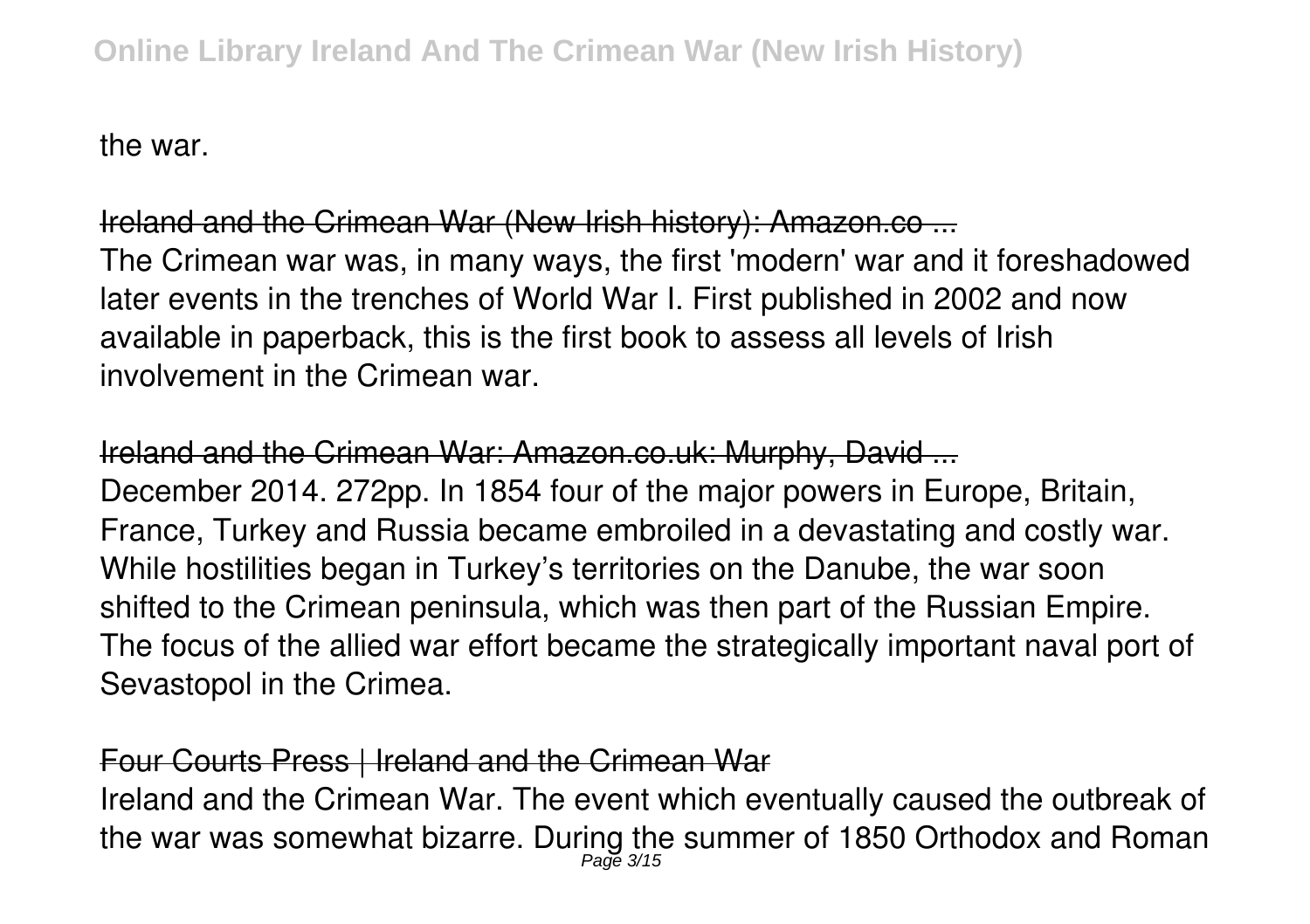Catholic monks clashed in Bethlehem over the question of who should control the church of the Nativity. These clashes resulted in the death of several Orthodox monks," writes David Murphy in Ireland & The Crimean War.

#### Ireland and the Crimean War - Irish Identity

Irish involvement in the Crimea was not, of course, confined to the Light Brigade's charge, which had no effect on the War. In his excellent work, Ireland and the Crimean War, the historian David Murphy reckons that of 111,000 men who fought in Britain's Crimean army, over 37,000, or one-third, were Irish, of whom some 7,000 were killed. About 4,000 more Irishmen served there in the British navy.

#### The Irish in the Crimean War - Catholicireland ...

The Crimean War was where Britain, France, the Ottoman Empire (Turkey) and the Kingdom of Sardinia fought against Russia Britain France Sardina Turkey Russia Most of the war took place on the Crimean Peninsula. Today this is part of the Ukraine.

The Crimean War - Scoilnet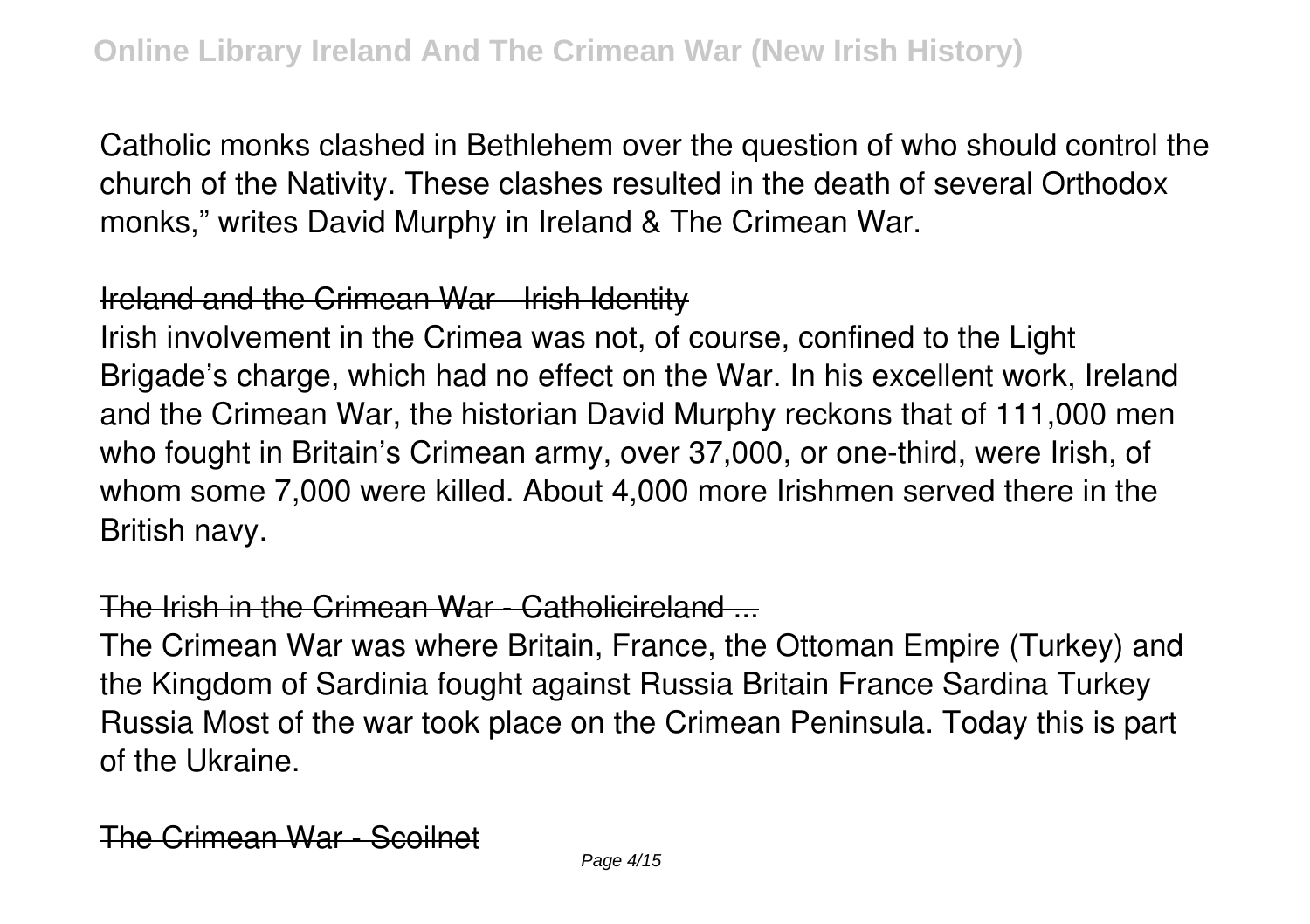The Crimean war took place between 1854-6 and was fought on the Crimean peninsula. It was fought between Russia and an alliance of Britain, France and the Ottoman Turkish empire. Irish soldiers made up around 30–35 per cent of the British army in 1854, and it is estimated that over 30,000 Irish soldiers served in the Crimea War.

## Irish in Crimean war « Pilgrimage In Medieval Ireland

His first monograph The Crimean War and Irish Society features as part of Liverpool University Press's Reappraisals in Irish History series. View all posts by Paul Huddie ? captain jerningham , coastal history , cork , crimean war , Ireland , maritime history , naval history , paul huddie , port towns , RNCV , royal naval coast volunteers , the crimean war and irish society

Royal Naval Coast Volunteers, Ireland and the Crimean War ... The Crimean War was a military conflict fought from October 1853 to February 1856 in which Russia lost to an alliance made up of the Ottoman Empire, the United Kingdom, Sardinia and France.The immediate cause of the war involved the rights of Christian minorities in the Holy Land, then a part of the Ottoman Empire. The French promoted the rights of Roman Catholics, while Russia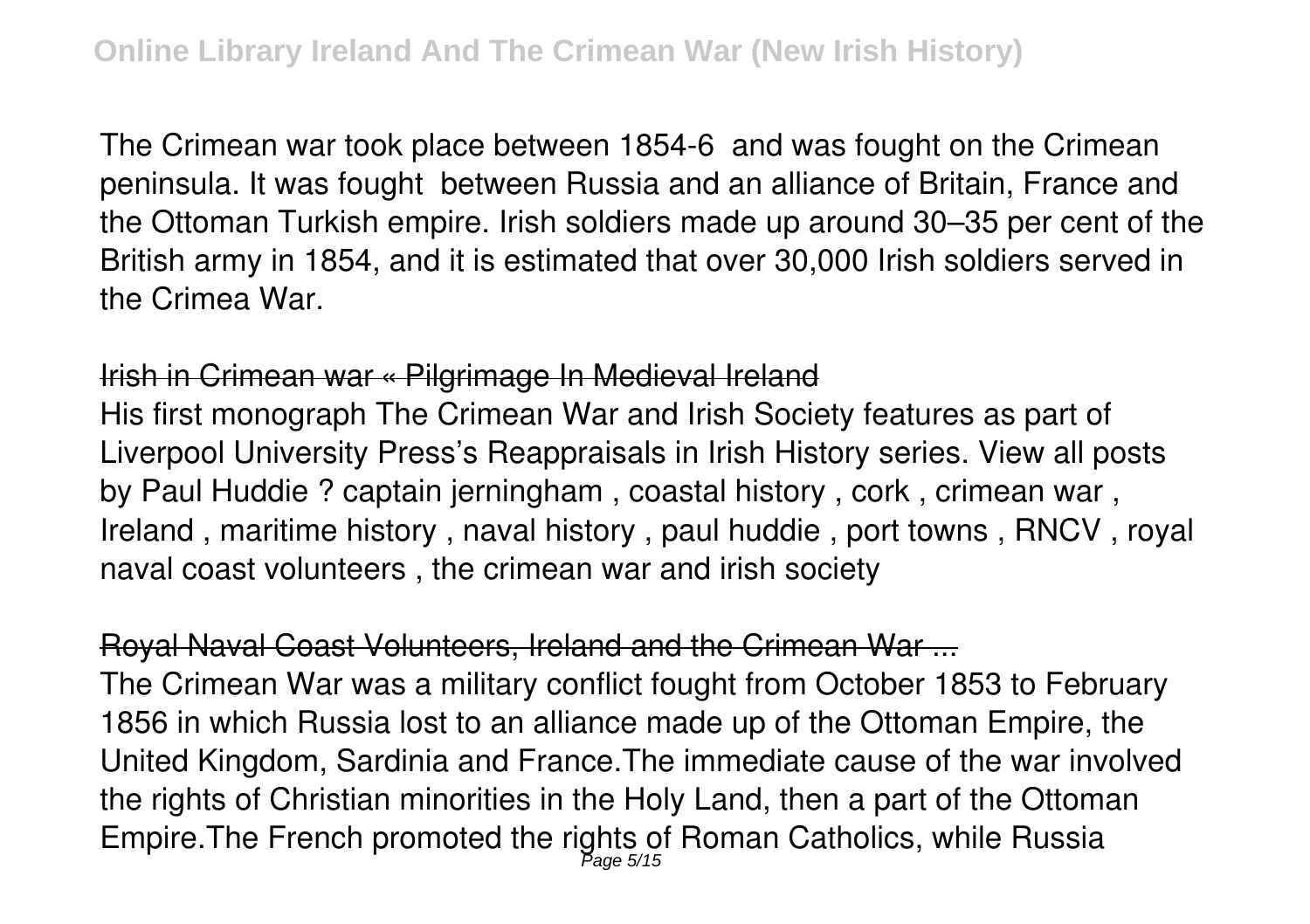promoted those ...

Crimean War - Wikipedia Ireland and the Crimean War (New Irish history) by Murphy, David at AbeBooks.co.uk - ISBN 10: 1851826394 - ISBN 13: 9781851826391 - Four Courts Press Ltd - 2002 - Hardcover

9781851826391: Ireland and the Crimean War (New Irish ... Irish-born soldiers serving in 1854 constituted some 30–35 per cent of the army, and it is estimated that by the end of the war, around 30,000 Irish soldiers had served in the Crimea.

89th Regiment land at Balaclava, Irish in the Crimean War ... Three named Irish regiments, all of them cavalry, fought in the Crimean War, and all saw their most notable service in one of the most infamous clashes in British military history.

Ireland's Wars: The Crimea | Never Felt Better The Crimean War lasted from October 1853 to February 1856. The conflict was Page 6/15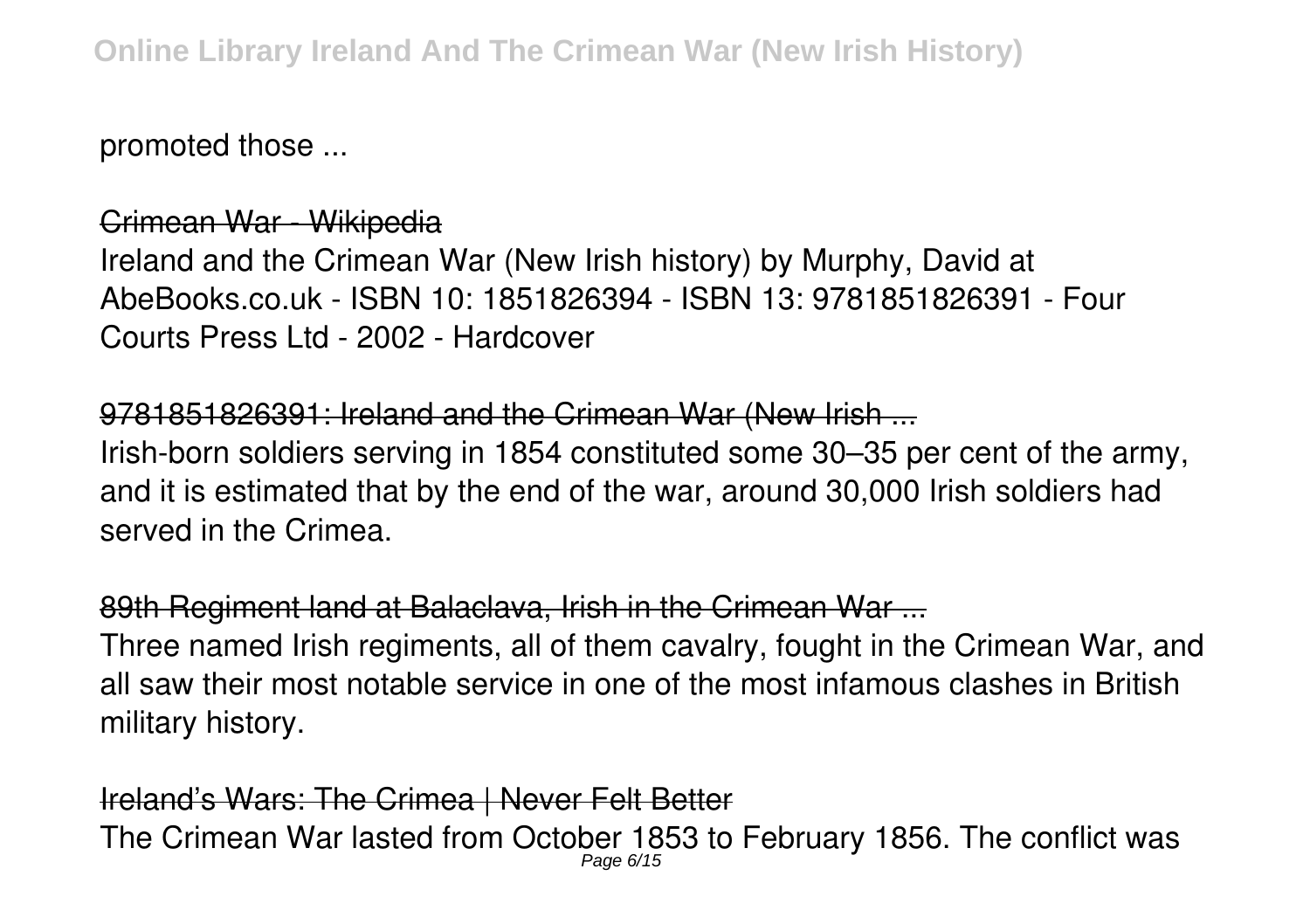fought between the Russian Empire and Britain, France, Sardinia, and the Ottoman Empire. There were several motivations behind the war including the decline of the Ottoman Empire, the rights of Christian minorities in the Holy Land, and Britain and France's reluctance for Russia to gain any additional territory.

#### Crimean War casualties 1853-1856 | findmypast.co.uk

Crimean War Research Society: Extra Info: Honours those that fell in the war, studies the war, from mainstream topics (deaths from disease in the Crimea; the naval confrontation in the Baltic), to little-known aspects of the war (naval actions in the Pacific; possible use of poison gas) and more.

## Ireland Crimean War : UKMFH - Military Family History ...

During the previous two centuries they had a common military background, and irrespective of class or creed many were decorated with the British highest award for valour. 30 Irish VCs were awarded in the Crimean War, 59 Irish VCs in the Indian Mutiny, 46 Irish VCs in numerous other British Empire campaigns between 1857 and 1914, 37 Irish VCs in World War I, and eight Irish VCs in World War II.

List of Irish Victoria Cross recipients - W Page 7/15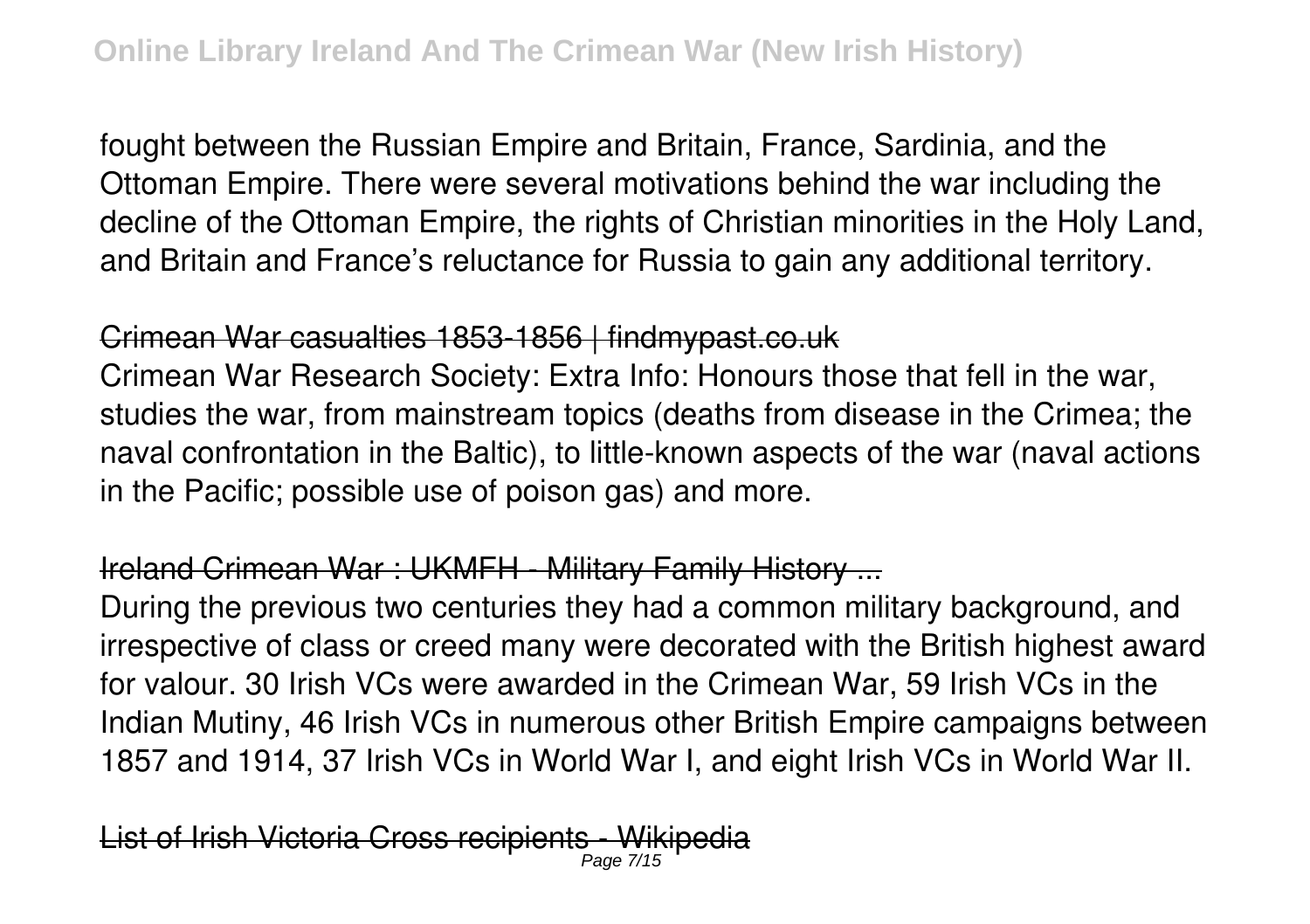In 1854 four of the major powers in Europe, Britain, France, Turkey and Russia became embroiled in a devastating and costly war. While hostilities began in Turkey's territories on the Danube, the war soon shifted to the Crimean peninsula,

Ireland and the Crimean War - books.ie

Officers and men of the 8th Hussars, the 'King's Royal Irish', circa 1855, during the Crimean War. Photograph: Hulton Archive/Getty Images On the calm morning of October 22nd, 1856, a train steamed...

*The Crimean War - Episode 1 The Reason Why The Crimean War - History Matters (Short Animated Documentary)* **The Biggest Lie in London? The Guards Crimean War Memorial THE CRIMEAN WAR and why it is important to you in 6 minutes** [UKTV History] Crimean War 1853-1856 The Crimean War 1855 Tartars Last Stand At Creepy Sevastopol. The Crimean War - Episode 2 The Valley of Death *The Crimean War (1853-1856)* QI | Who Was The Only Survivor Of The Crimean War? The Book of Kells: Exploring an Irish Medieval Masterpiece Coatee from the Crimean War How an OTTOMAN Sultan Helped Page 8/15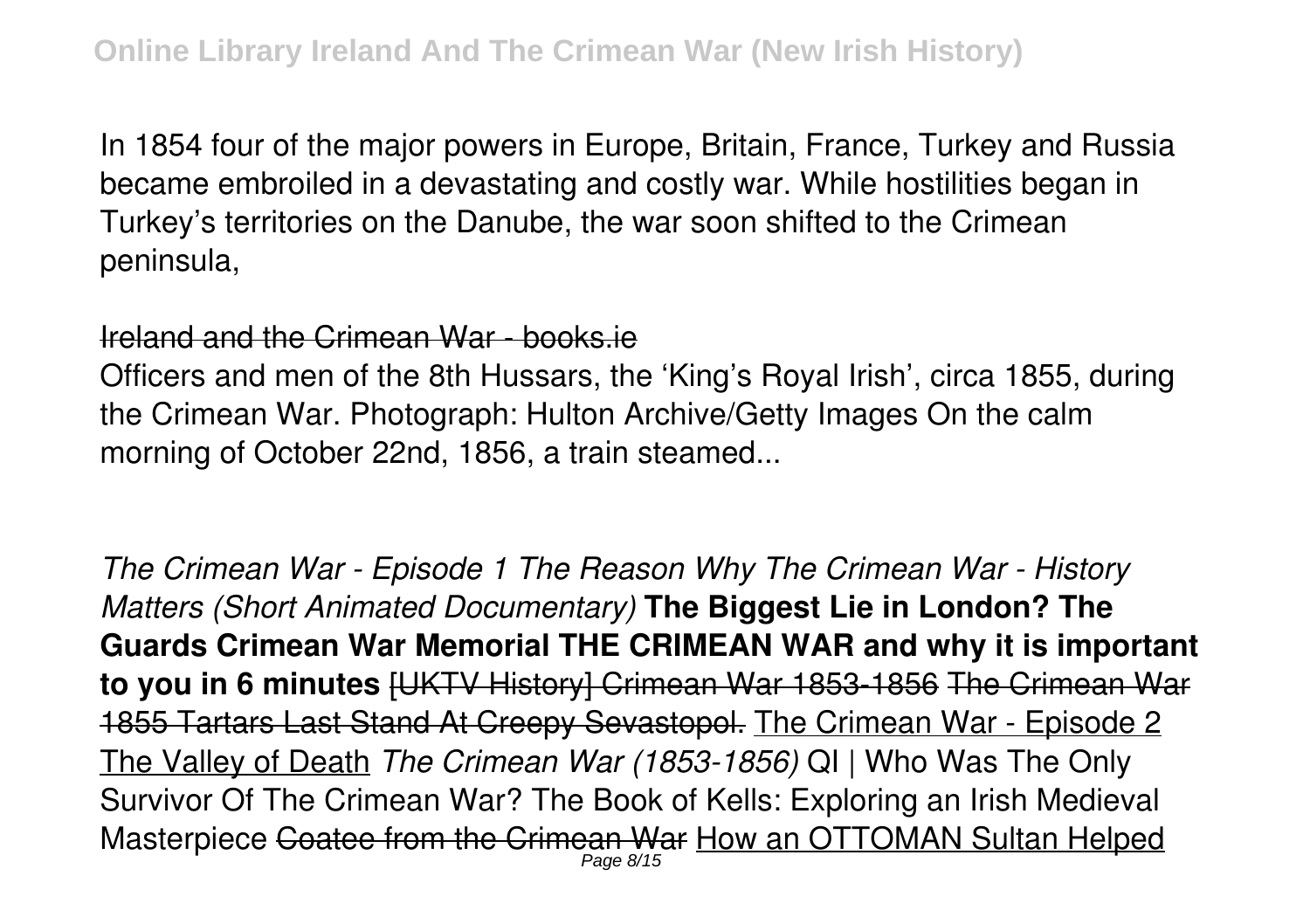Ireland During the Great FAMINE - KJ Vids The Real Ertugrul and the Truth about the Ottomans - Dr Stef Keris *The Guns of August* The TRUTH about Islamic History QI: The Battle of Culloden \u0026 Stephen Fry on Religion Understanding Ukraine: The Problems Today and Some Historical Context Britain's Nazi King *Captured German War Films (1945)* Why Hitler Lost the War: German Strategic Mistakes in WWII *Napoleon Bonaparte | Animated History* **Emir Abdel Kadir el Djazairy ??? ?????????????? Great Muslim Lives Easter Rising Stories Book of the Week: Weapons of the Irish War of Independence** *The Crimean War - Episode 3 War and Peace Crimean War | 3 Minute History What If Russia Won The Crimean War? | Alternate History* **Crimean War Part 1 | Animated History** *The Eastern Question, the Crimean War, Lessons for Today* Books That Celebrate Doctors and Nurses | #BookBreak 18th Century Warfare: Crash Course European History #20 Ireland And The Crimean War

Ireland and the Crimean War 1854-6. The 50th Foot, the first to leave for the Crimea, marching through Kingstown (Díºn Laoghaire) on their way to board the troopship Cumbria on 24 February 1854. (Illustrated London News, 4 March 1854) In the light of recent events in Palestine, it is interesting to note that a dispute over the control of the Church of the Nativity in Bethlehem was one of the Page 9/15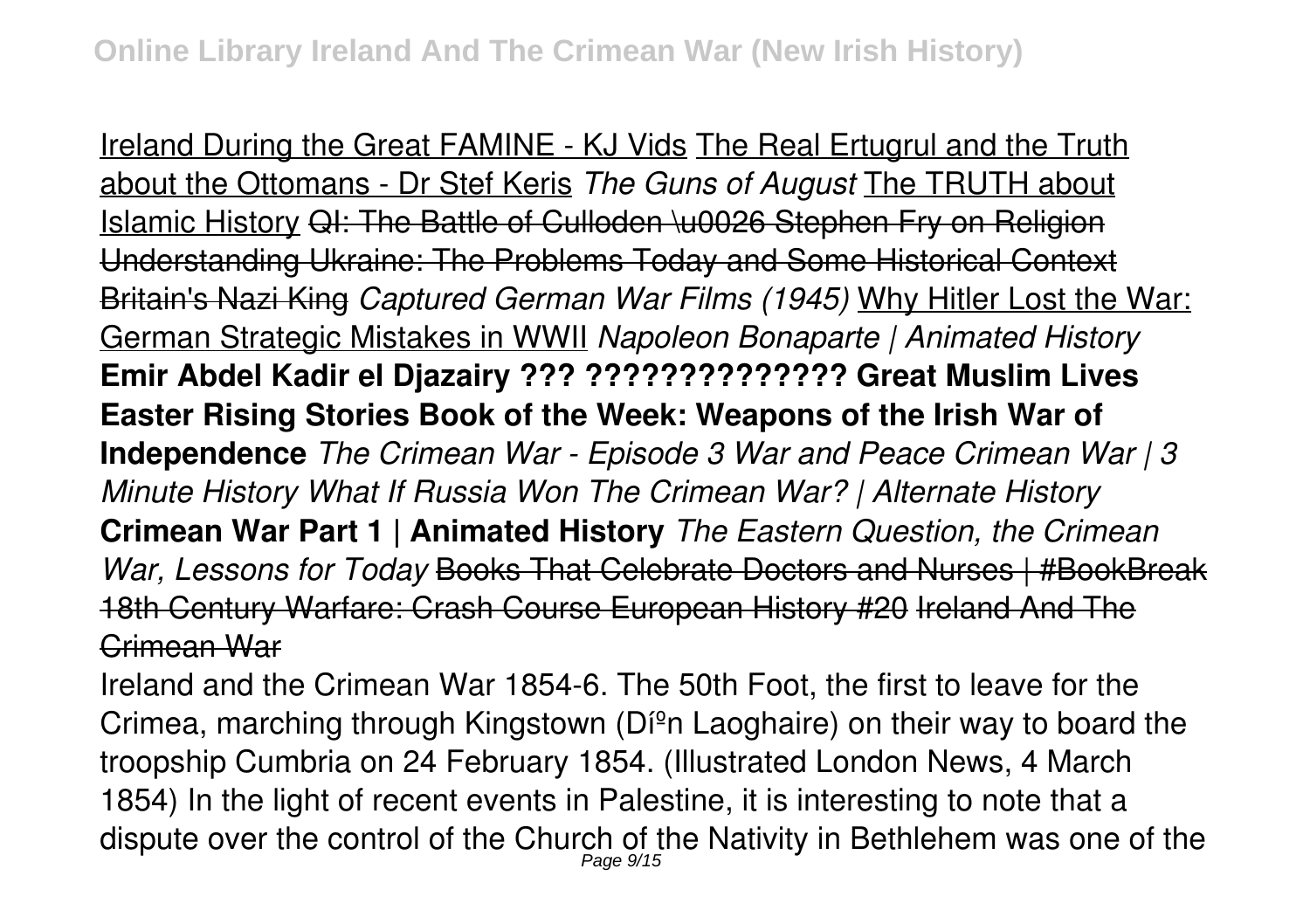immediate causes of the Crimean War of 1854–6.

## Ireland and the Crimean War 1854-6 - History Ireland

Reference is made to the work of the Irish war-correspondents, the most important of whom was William Howard Russell. The reaction of the Irish public to war is also examined. It is shown that the war was followed with keen interest in Ireland The public support for the troops leaving Ireland, and the enthusiastic tone of surviving Crimean ballads, would suggest that the Irish people supported the war.

## Ireland and the Crimean War (New Irish history): Amazon.co ...

The Crimean war was, in many ways, the first 'modern' war and it foreshadowed later events in the trenches of World War I. First published in 2002 and now available in paperback, this is the first book to assess all levels of Irish involvement in the Crimean war.

Ireland and the Crimean War: Amazon.co.uk: Murphy, David ... December 2014. 272pp. In 1854 four of the major powers in Europe, Britain, France, Turkey and Russia became embroiled in a devastating and costly war. Page 10/15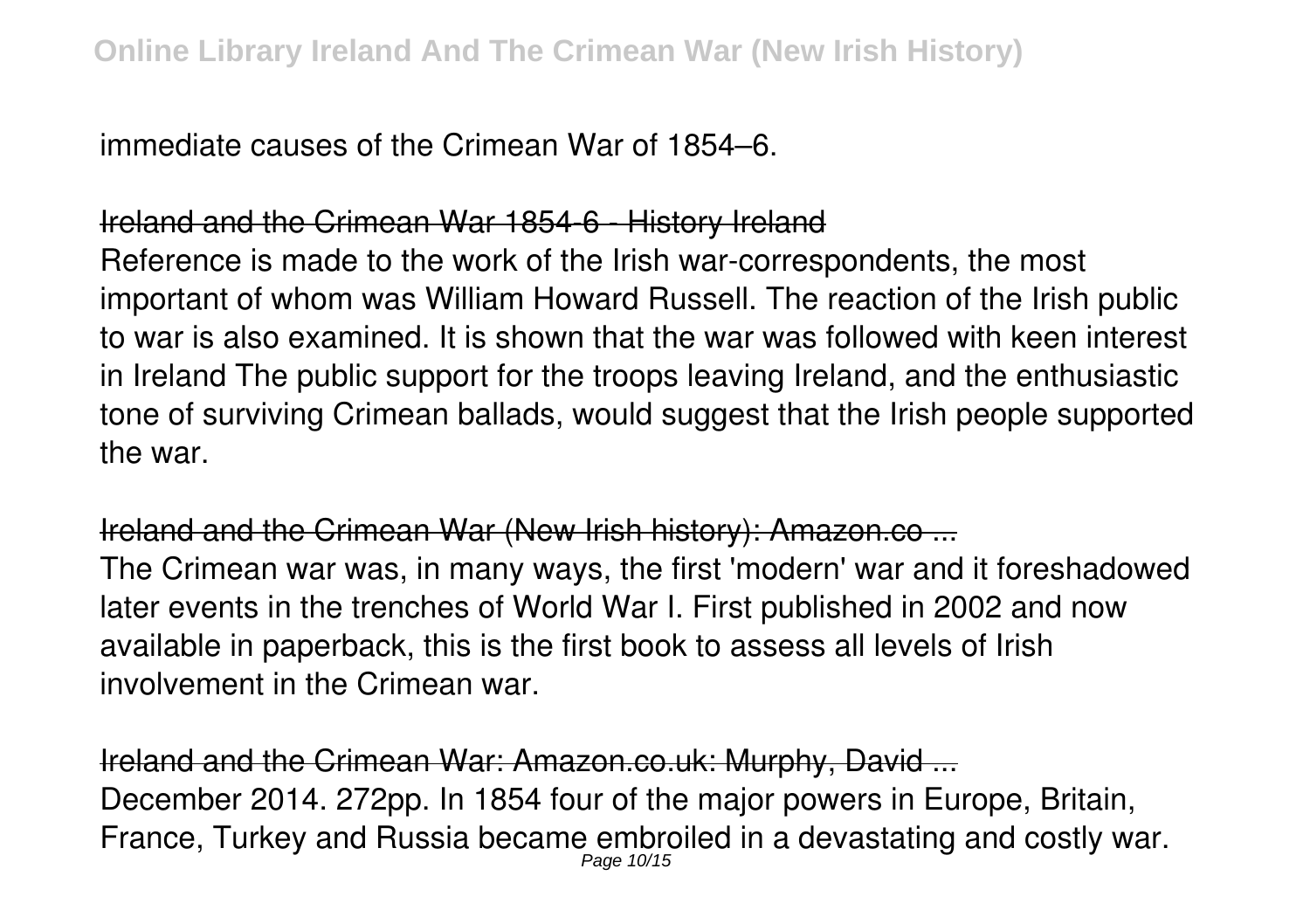While hostilities began in Turkey's territories on the Danube, the war soon shifted to the Crimean peninsula, which was then part of the Russian Empire. The focus of the allied war effort became the strategically important naval port of Sevastopol in the Crimea.

#### Four Courts Press | Ireland and the Crimean War

Ireland and the Crimean War. The event which eventually caused the outbreak of the war was somewhat bizarre. During the summer of 1850 Orthodox and Roman Catholic monks clashed in Bethlehem over the question of who should control the church of the Nativity. These clashes resulted in the death of several Orthodox monks," writes David Murphy in Ireland & The Crimean War.

#### Ireland and the Crimean War - Irish Identity

Irish involvement in the Crimea was not, of course, confined to the Light Brigade's charge, which had no effect on the War. In his excellent work, Ireland and the Crimean War, the historian David Murphy reckons that of 111,000 men who fought in Britain's Crimean army, over 37,000, or one-third, were Irish, of whom some 7,000 were killed. About 4,000 more Irishmen served there in the British navy.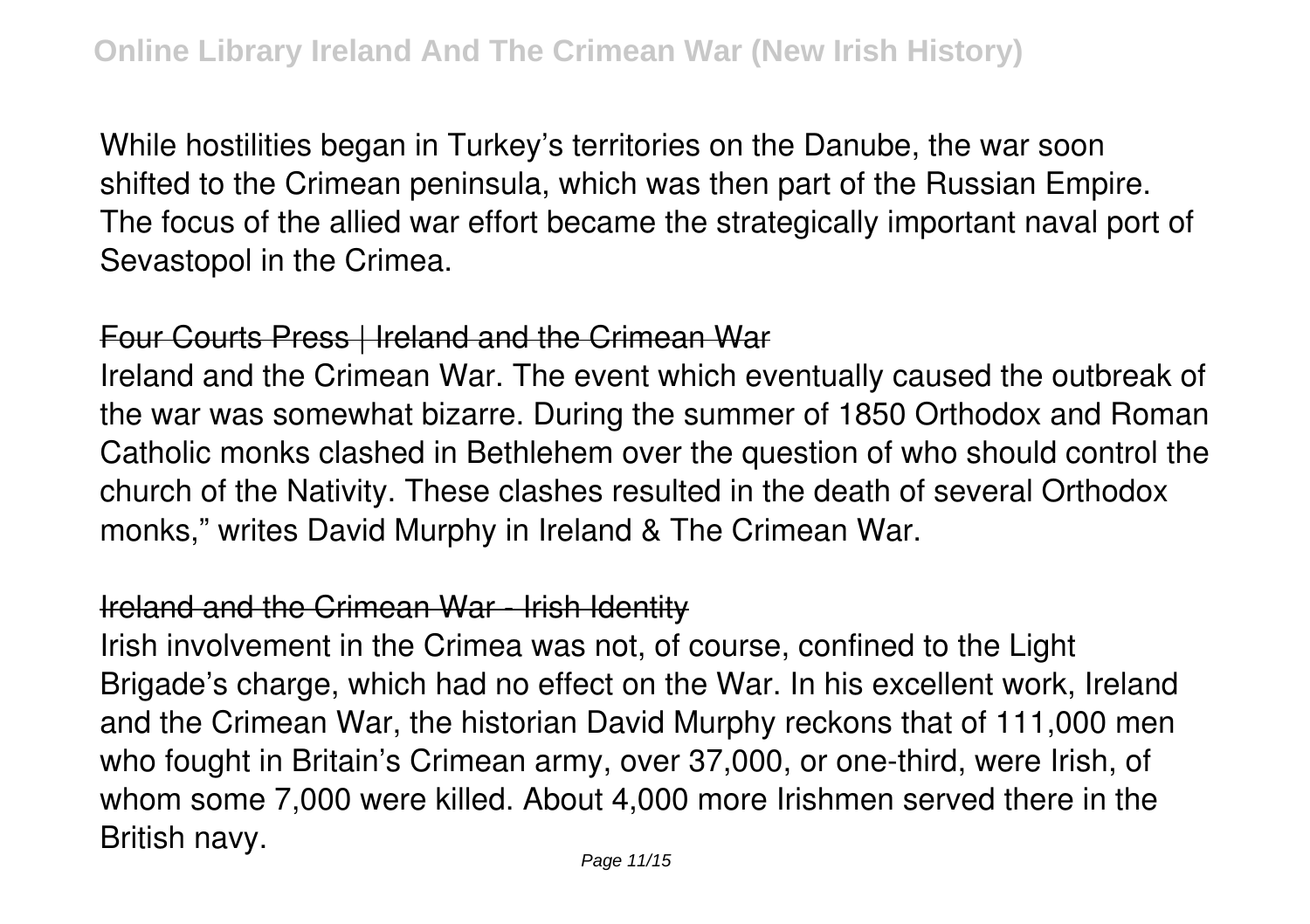#### The Irish in the Crimean War - Catholicireland ...

The Crimean War was where Britain, France, the Ottoman Empire (Turkey) and the Kingdom of Sardinia fought against Russia Britain France Sardina Turkey Russia Most of the war took place on the Crimean Peninsula. Today this is part of the Ukraine.

#### The Crimean War - Scoilnet

The Crimean war took place between 1854-6 and was fought on the Crimean peninsula. It was fought between Russia and an alliance of Britain, France and the Ottoman Turkish empire. Irish soldiers made up around 30–35 per cent of the British army in 1854, and it is estimated that over 30,000 Irish soldiers served in the Crimea War.

#### Irish in Crimean war « Pilgrimage In Medieval Ireland

His first monograph The Crimean War and Irish Society features as part of Liverpool University Press's Reappraisals in Irish History series. View all posts by Paul Huddie ? captain jerningham , coastal history , cork , crimean war , Ireland, maritime history, naval history, paul huddie, port towns, RNCV, royal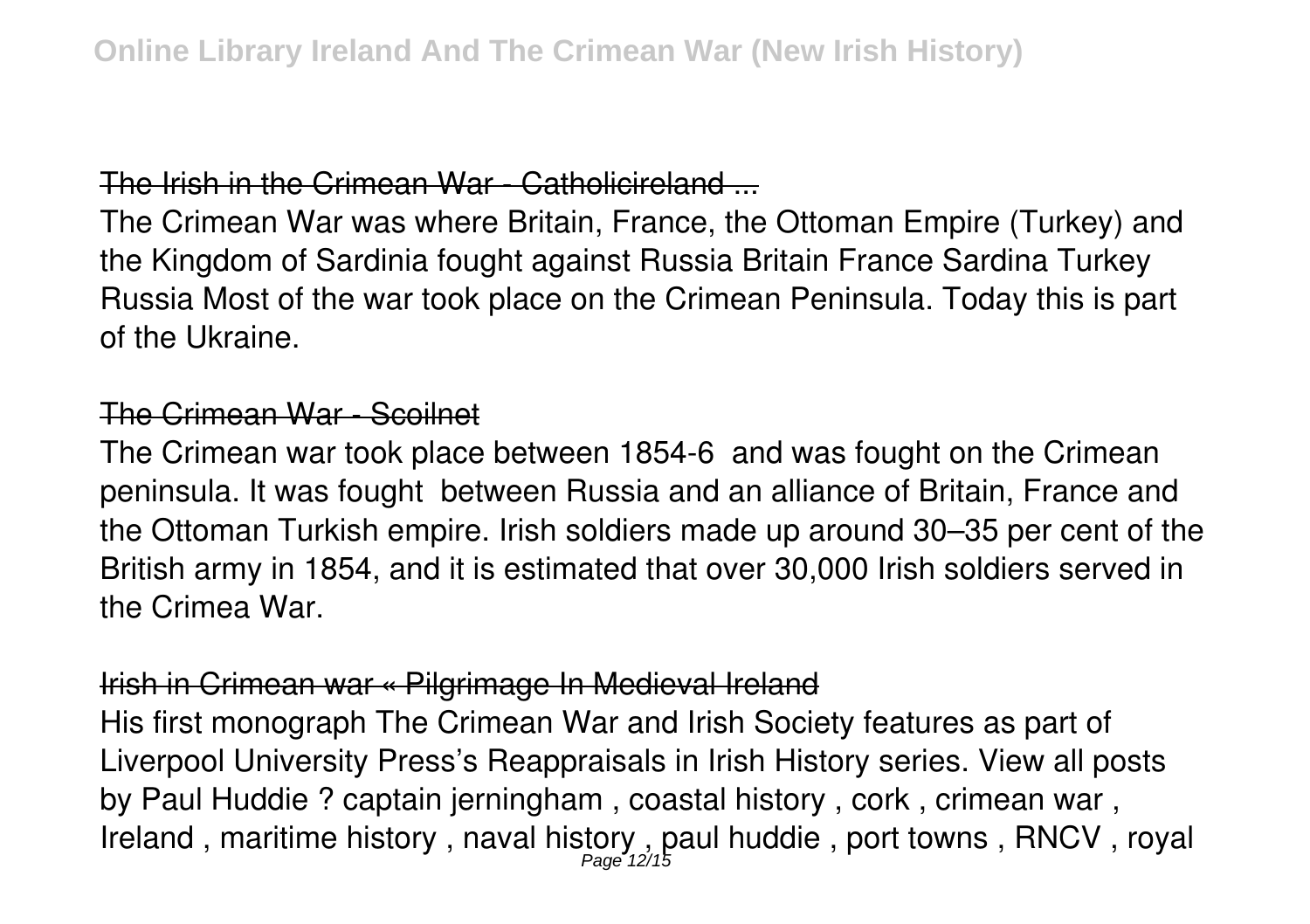naval coast volunteers , the crimean war and irish society

Royal Naval Coast Volunteers, Ireland and the Crimean War ... The Crimean War was a military conflict fought from October 1853 to February 1856 in which Russia lost to an alliance made up of the Ottoman Empire, the United Kingdom, Sardinia and France.The immediate cause of the war involved the rights of Christian minorities in the Holy Land, then a part of the Ottoman Empire.The French promoted the rights of Roman Catholics, while Russia promoted those ...

#### Crimean War - Wikipedia

Ireland and the Crimean War (New Irish history) by Murphy, David at AbeBooks.co.uk - ISBN 10: 1851826394 - ISBN 13: 9781851826391 - Four Courts Press Ltd - 2002 - Hardcover

9781851826391: Ireland and the Crimean War (New Irish ...

Irish-born soldiers serving in 1854 constituted some 30–35 per cent of the army, and it is estimated that by the end of the war, around 30,000 Irish soldiers had served in the Crimea.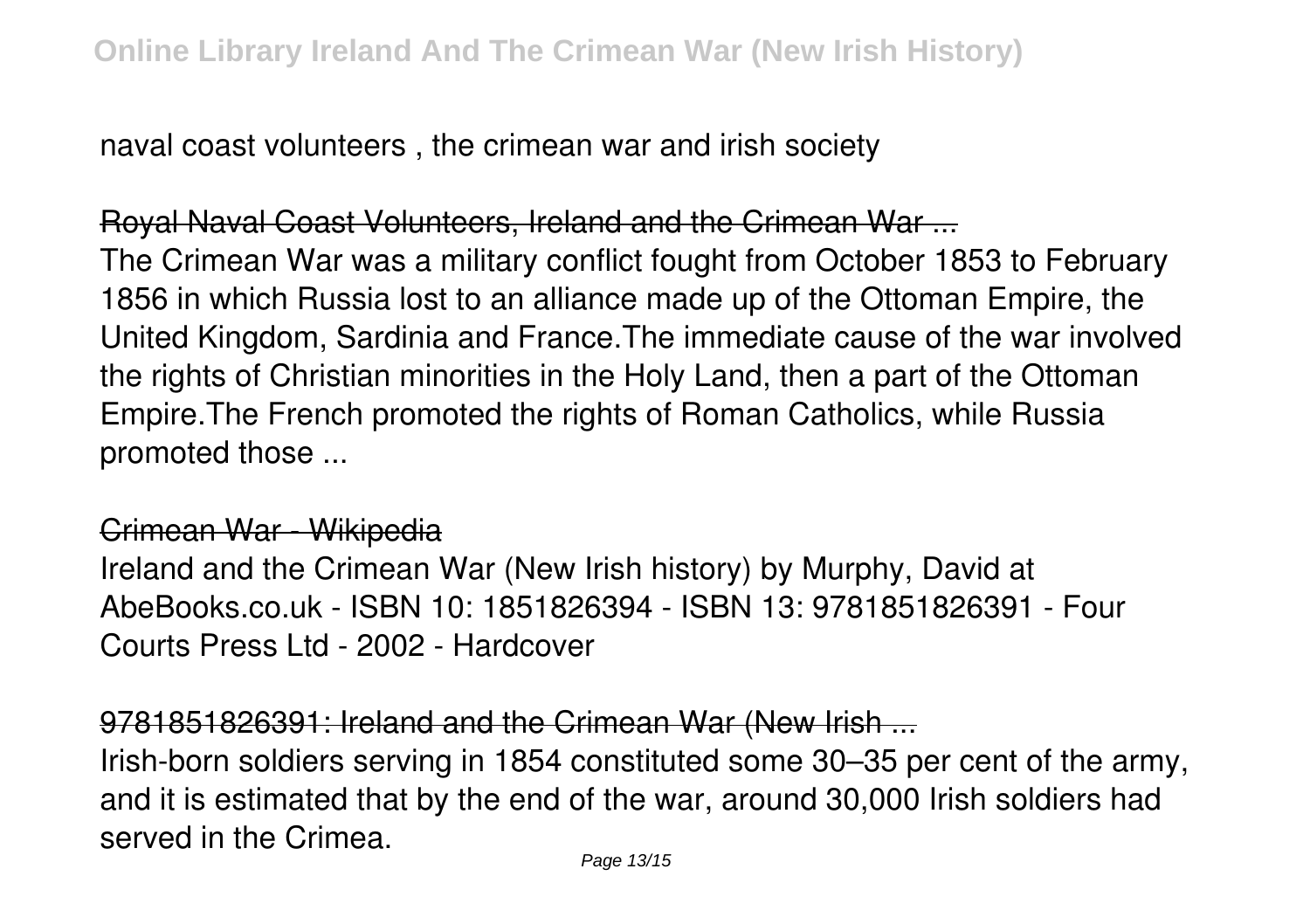89th Regiment land at Balaclava, Irish in the Crimean War ...

Three named Irish regiments, all of them cavalry, fought in the Crimean War, and all saw their most notable service in one of the most infamous clashes in British military history.

#### Ireland's Wars: The Crimea | Never Felt Better

The Crimean War lasted from October 1853 to February 1856. The conflict was fought between the Russian Empire and Britain, France, Sardinia, and the Ottoman Empire. There were several motivations behind the war including the decline of the Ottoman Empire, the rights of Christian minorities in the Holy Land, and Britain and France's reluctance for Russia to gain any additional territory.

## Crimean War casualties 1853-1856 | findmypast.co.uk

Crimean War Research Society: Extra Info: Honours those that fell in the war, studies the war, from mainstream topics (deaths from disease in the Crimea; the naval confrontation in the Baltic), to little-known aspects of the war (naval actions in the Pacific; possible use of poison gas) and more.